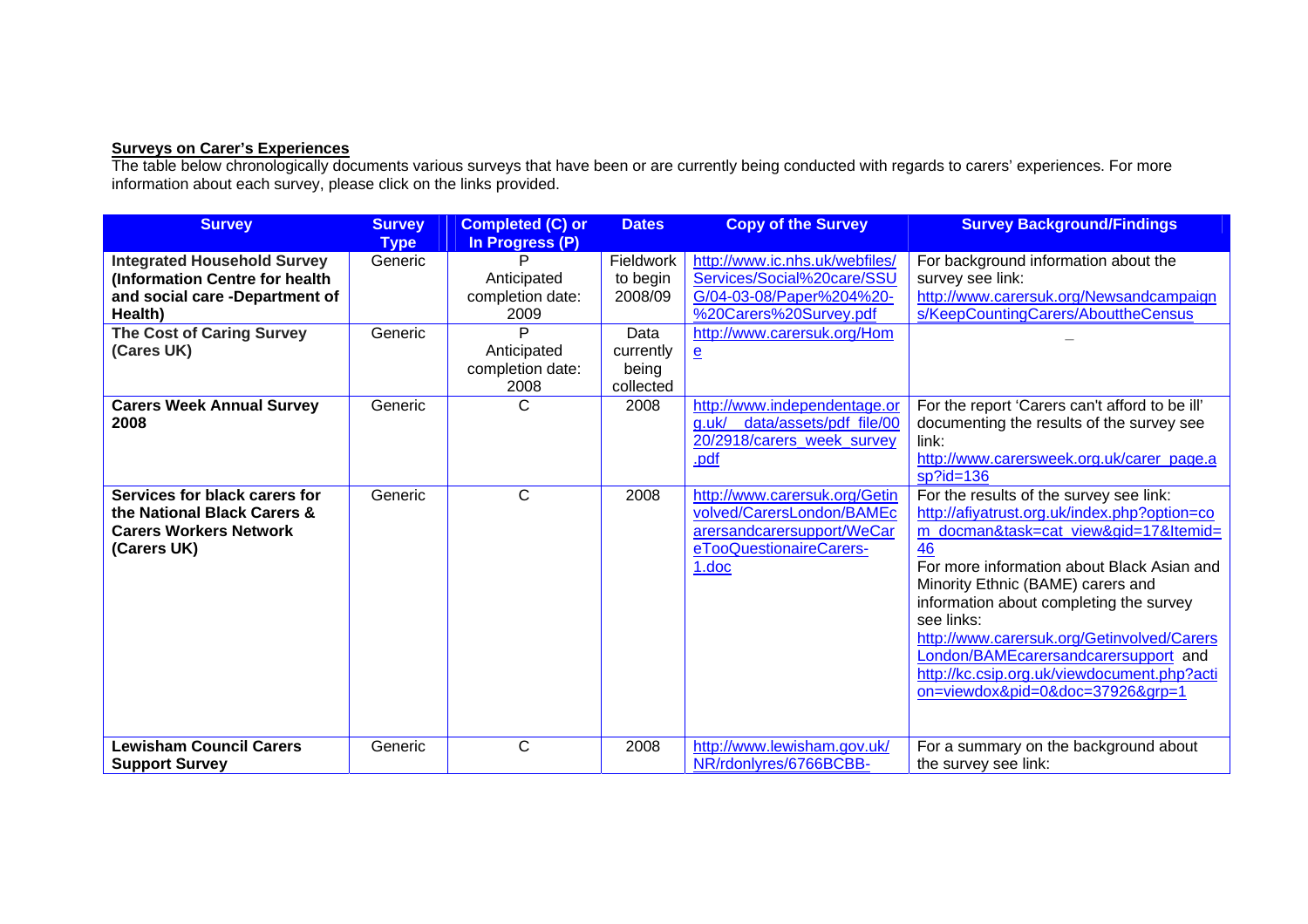|                                                                                                                               |                               |              |               | F432-4069-A532-<br>DCEB7744A7F5/0/Carerssur<br>veyforweb_2_.pdf | http://www.lewisham.gov.uk/HealthAndSoci<br>alCare/CarerInformationAndSupport/Carers<br>Survey.htm                                                                                                                                                                                                                                                                                                                                                                                                                  |
|-------------------------------------------------------------------------------------------------------------------------------|-------------------------------|--------------|---------------|-----------------------------------------------------------------|---------------------------------------------------------------------------------------------------------------------------------------------------------------------------------------------------------------------------------------------------------------------------------------------------------------------------------------------------------------------------------------------------------------------------------------------------------------------------------------------------------------------|
| <b>Carers Week Annual Survey</b><br>2007                                                                                      | Generic                       | C            | 2007          |                                                                 | For the report 'Relationships put to test<br>under strain of caring' documenting the<br>results see link:<br>http://www.cambridgeshire.gov.uk/NR/rdonl<br>yres/6F9D1A13-9DAE-4696-8860-<br>678FCFA0D487/0/CarersWeek2007pressre<br>lease.pdf                                                                                                                                                                                                                                                                        |
| <b>Merton Carers Partnership</b><br>(MCP) Survey                                                                              | Generic                       | C            | 2007          |                                                                 | For the results of the survey see link:<br>http://www.merton.gov.uk/living/care/carers<br>upport/summary carer services report2.do<br>$\underline{\mathbf{c}}$                                                                                                                                                                                                                                                                                                                                                      |
| <b>Carers, Employment and</b><br><b>Services (CES) Survey (Carers</b><br>UK)                                                  | Generic                       | C            | 2006-<br>2007 |                                                                 | For the results of the survey see link:<br>http://www.carerscotland.org/Policyandpract<br>ice/Research/2569-carersukreport1.pdf                                                                                                                                                                                                                                                                                                                                                                                     |
| <b>Rethink/ European Federation</b><br>of Associations of Families of<br><b>People with Mental Illness</b><br>(Eufami) Survey | Specific:<br>mental<br>health | $\mathsf{C}$ | 2005          |                                                                 | For the report 'Putting<br>Mental Health at the Heart of European<br>Union Policy' documenting the results of the<br>survey can be downloaded from:<br>http://www.mentalhealthshop.org/products/r<br>ethink_publications/putting_mental_healt.ht<br>ml<br>For a summary on the background about<br>the survey and its results see links:<br>http://www.rethink.org/how_we_can_help/ca<br>mpaigning_for_change/mental_health_in_e<br>urope/mental_health_in.html<br>and<br>http://www.euractiv.com/en/health/mental- |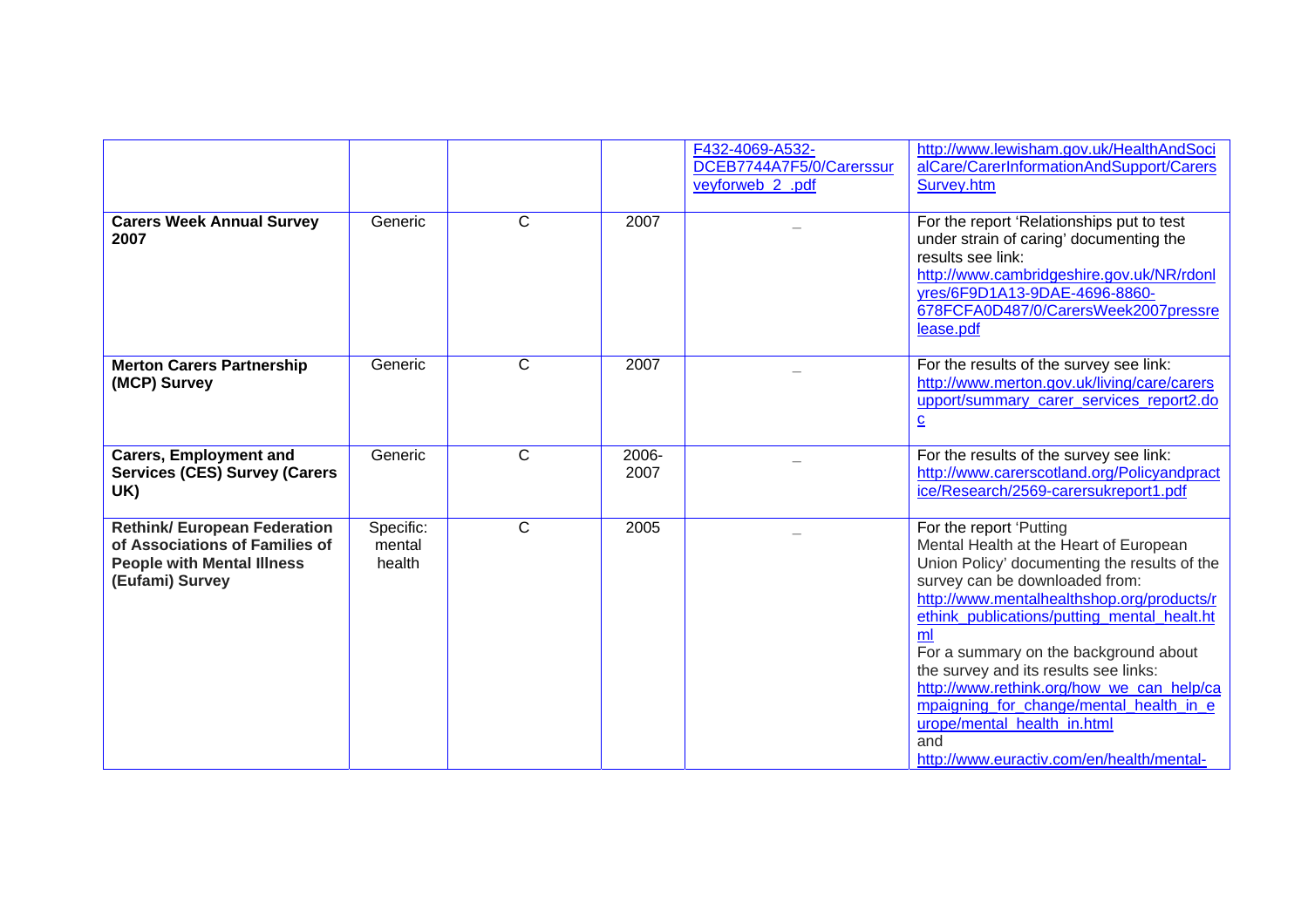|                                                                                                                                                                                                            |                               |              |               | health-problems-affect-eu-wealth-<br>employment/article-155738<br>and<br>http://www.psychiatrysource.com/Psychiatry<br>-Hot-Topics/?itemId=2141159                                                                                                  |
|------------------------------------------------------------------------------------------------------------------------------------------------------------------------------------------------------------|-------------------------------|--------------|---------------|-----------------------------------------------------------------------------------------------------------------------------------------------------------------------------------------------------------------------------------------------------|
| <b>Partners in Care Evaluation</b><br>Survey (a joint campaign<br>between The Princess Royal<br><b>Trust for Carers and The Royal</b><br><b>College of Psychiatrists)</b>                                  | Specific:<br>mental<br>health | $\mathsf{C}$ | 2004-<br>2005 | For a summary on the background about<br>the survey and its results see link:<br>http://www.rcpsych.ac.uk/campaigns/partner<br>sincare/summary.aspx                                                                                                 |
| <b>Carers Health Survey (as part</b><br>of the launch of Partners in<br>Care - a joint campaign<br>between The Princess Royal<br><b>Trust for Carers and The Royal</b><br><b>College of Psychiatrists)</b> | Specific:<br>mental<br>health | $\mathsf{C}$ | 2002-<br>2003 | For the final report see link:<br>http://www.rcpsych.ac.uk/PDF/Carershealth.<br>pdf<br>For a summary on the background about<br>the survey and its results see link:<br>http://www.rcpsych.ac.uk/pressparliament/pr<br>essreleasearchive/pr512.aspx |
| Survey of the Health and Well-<br>being of carers (Office for<br><b>National Statistics on behalf of</b><br>the Department of Health)                                                                      | Generic                       | $\mathsf{C}$ | 2001          | For the final report see link:<br>http://www.statistics.gov.uk/downloads/them<br>e_health/Mental_Health_of_Carers_June02<br>.pdf                                                                                                                    |
| <b>St John Ambulance and</b><br><b>British Telecom Carers Survey</b>                                                                                                                                       | Generic                       | $\mathsf{C}$ | 2000          | For a summary on the background and<br>results of the survey see 'Carers' health<br>suffers amid skills concerns'<br>http://www.communitycare.co.uk/Articles/20<br>00/03/16/5206/carers-health-suffers-amid-<br>skills-concerns.html                |
| <b>National Survey of Family</b><br>caregiving in the U.S (National<br><b>Alliance for Caregiving and</b>                                                                                                  | Specific:<br>older adults     | $\mathsf{C}$ | 1997          | For the final report see link:<br>http://www.caregiving.org/data/04finalreport.<br>pdf                                                                                                                                                              |